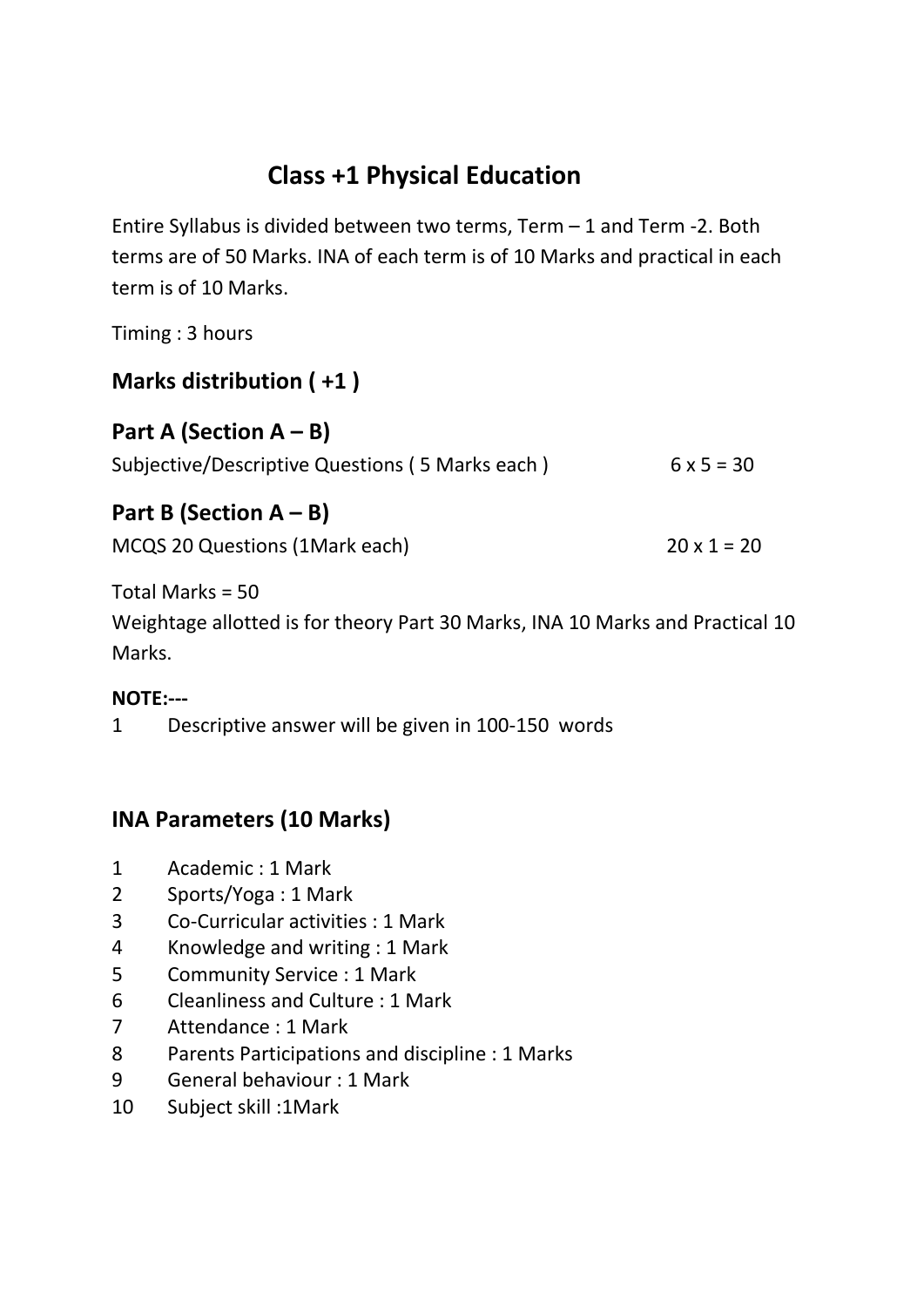# **Term 1 (Syllabus for +1)**

**Marks : 50 3 Hours 3 Hours** 

#### **Part A**

- 1 Concept of Physical Education
- 2 Physiological Aspects of Physical Education
- 3 Psychological Aspects of Physical Education

### **Part B**

1 History of the Game & Sports ( Volley Ball ,Kabaddi ,Foot Ball , Table Tennis , Athletics )

2 General rules of the Game & Sports ( Volley Ball , Kabaddi , Foot Ball , Table Tennis Athletics – Only track events)

3 Measurement of the Game & Sports ( Volley Ball ,Kabaddi ,Foot Ball ,Table Tennis Athletics - Only track events)

4 Fundamental Skills of the Game & Sports (Volley Ball , Kabaddi ,Foot Ball , Table Tennis Athletics - Only track events)

5 Sports Award

6 Important tournaments and venues

## **Practical :**

#### **Syllabus for Practical Exam :---**

- 1 Track Events ( One track events)
- 2 Team Games: ( Volley Ball , Kabaddi , Foot Ball , Table Tennis)
- 3 Achievements in Sports
- 4 Practical note book